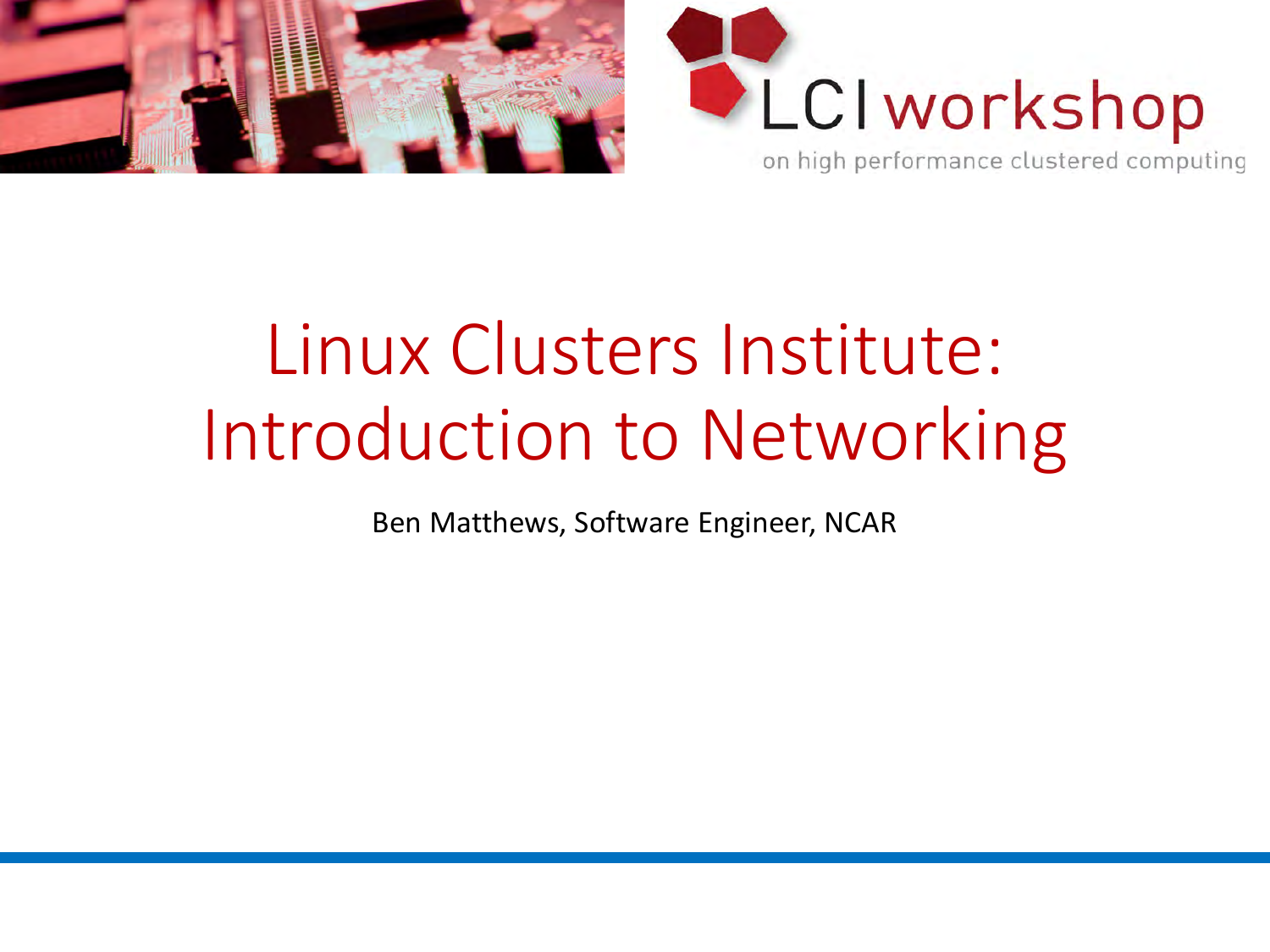

## Types of Cluster Networks

- High-Speed Interconnect
- Internet/External Access
- Management/Boot/Lights-Out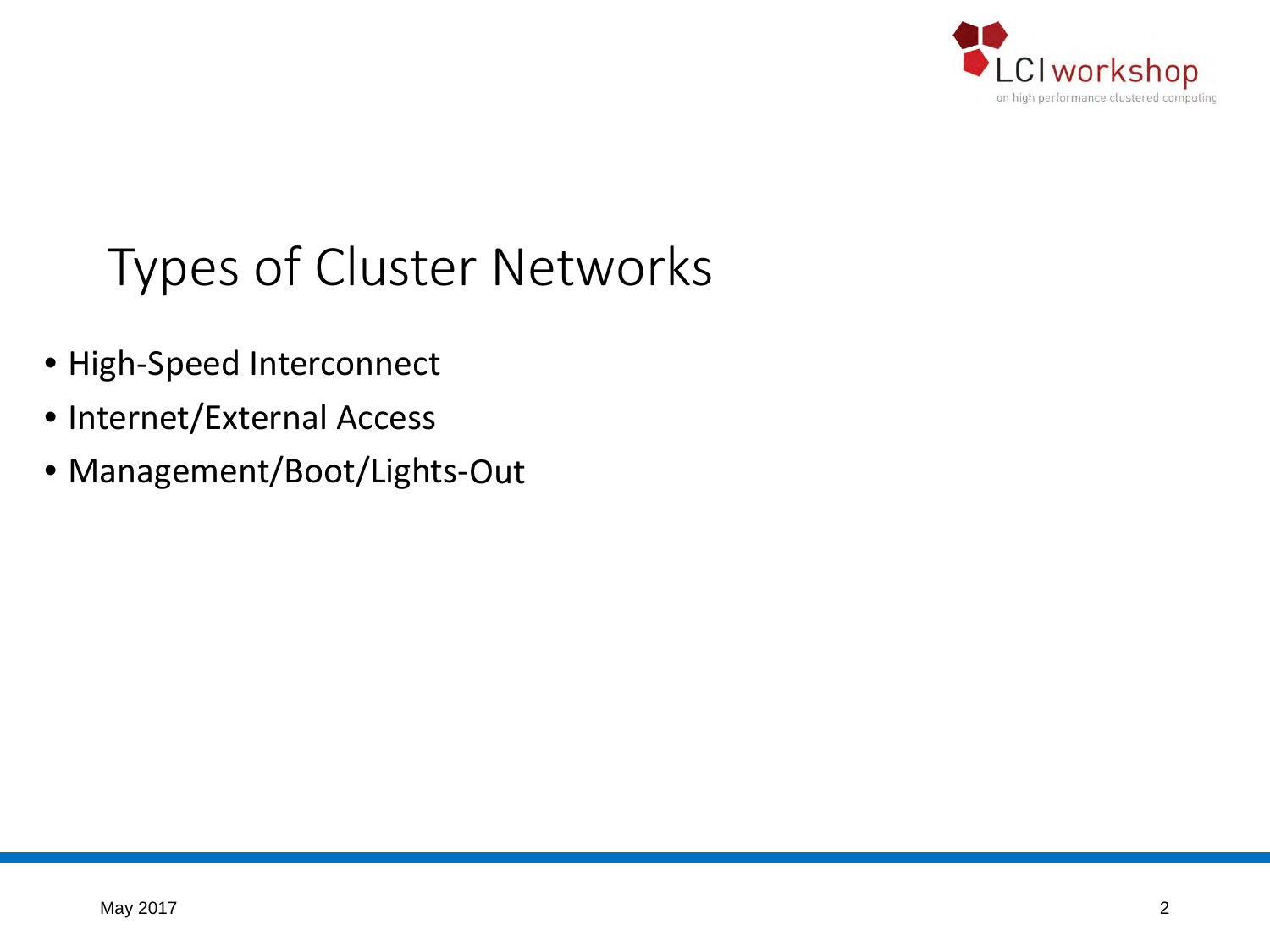

## Requirements

- High-Speed Interconnect
	- Low Latency
	- High Bandwidth
	- Reliable
	- User software support (MPI, etc)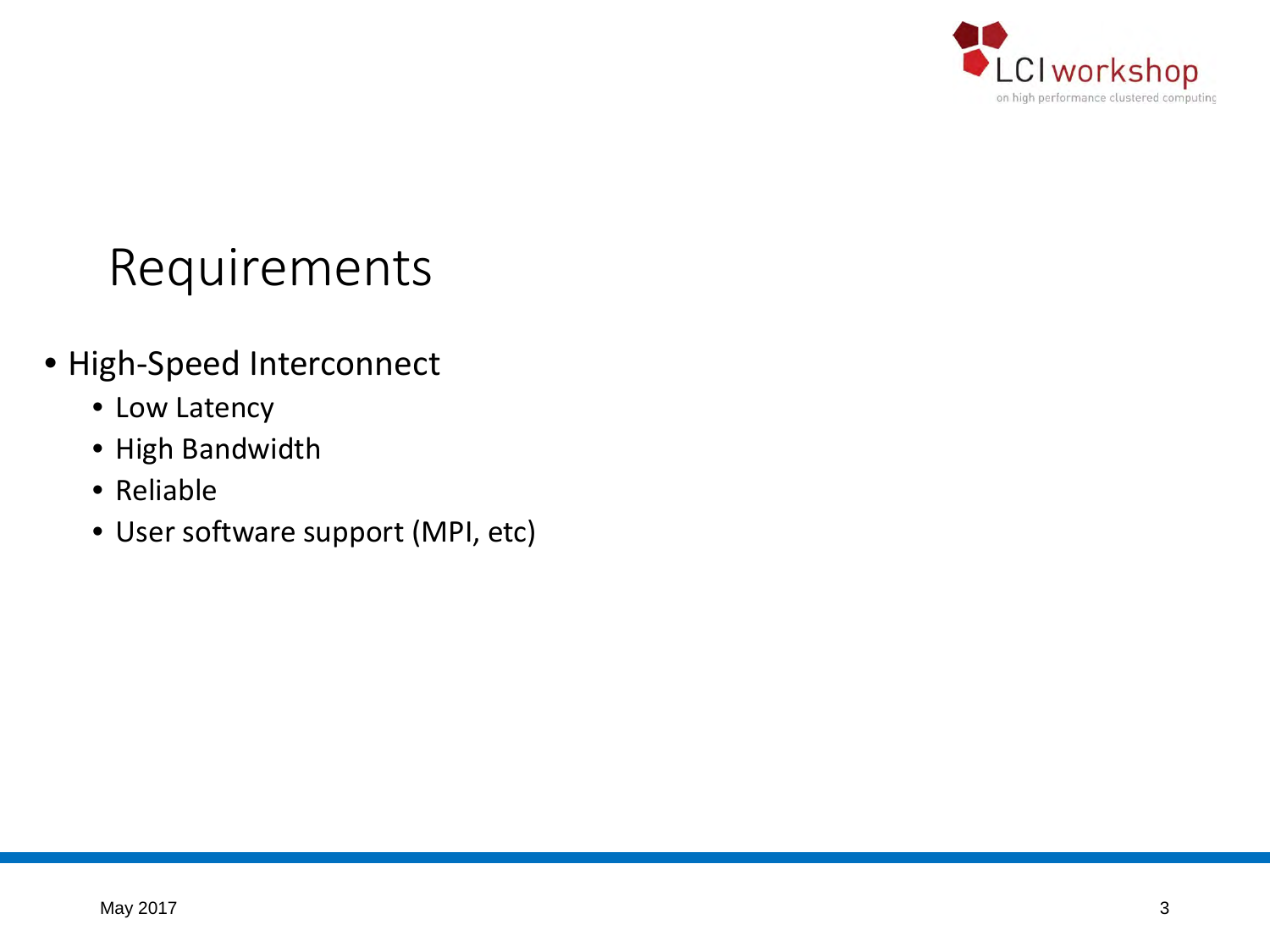

## Requirements

- Internet/External Access
	- Bandwidth
	- Access to/from external sites
	- Security
	- Reliable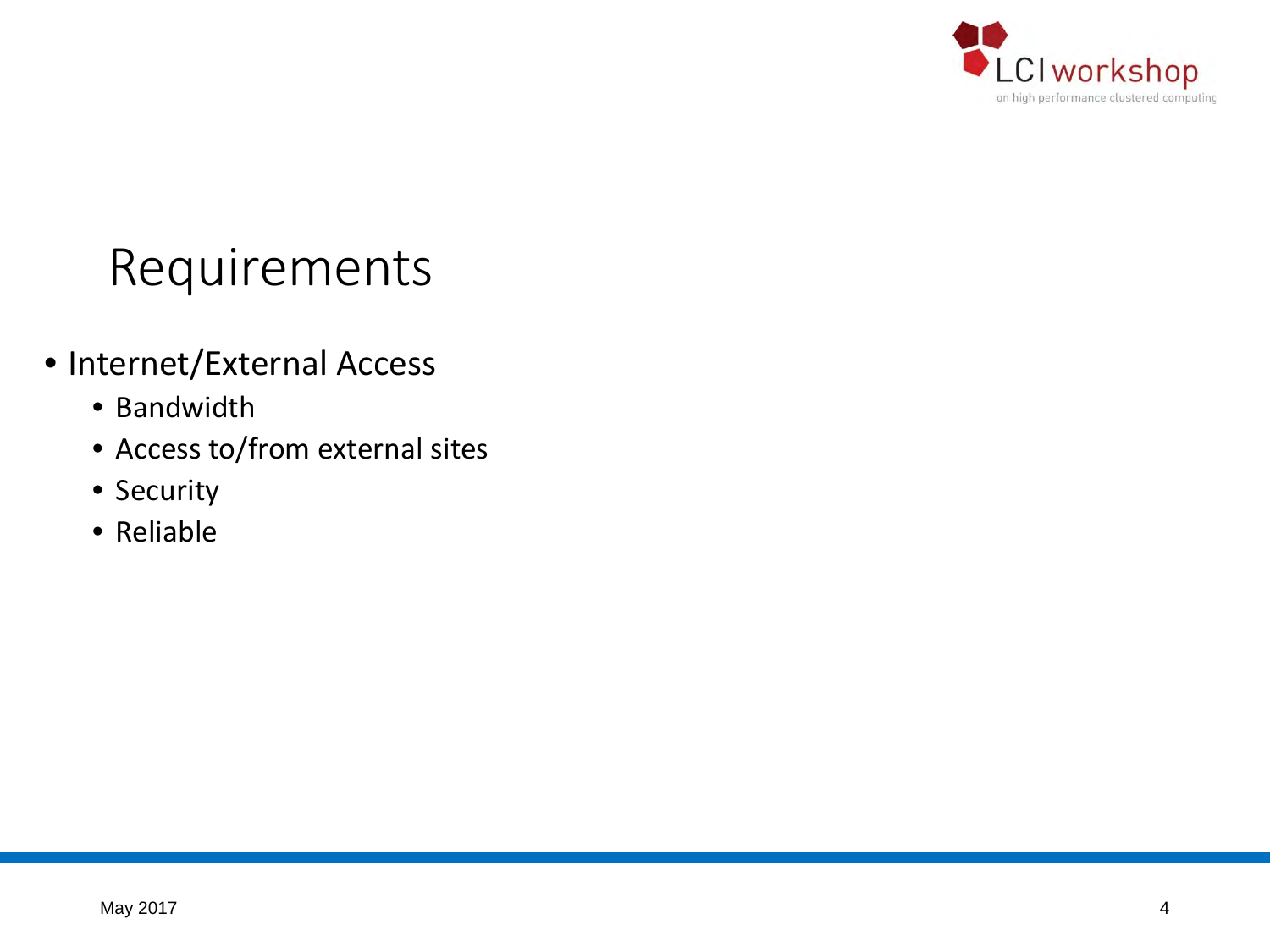

## Requirements

- Management
	- Cheap
	- Reliable Hardware/Software Support
		- PXE
		- IPMI
	- Secure (Isolation from users)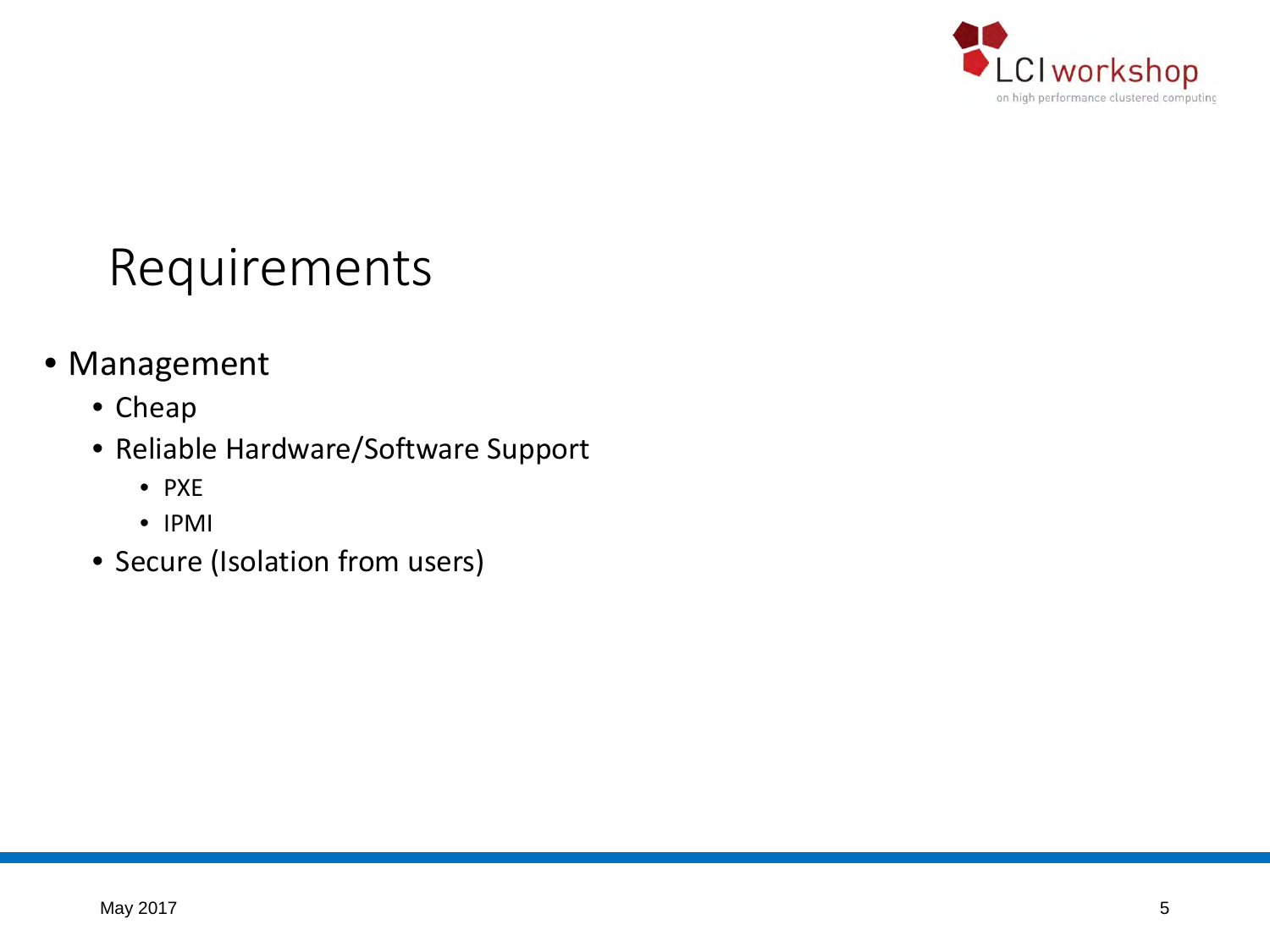

## External

- Ethernet
- Many Vendors
	- Arista
	- Cisco
	- Juniper
	- Mellanox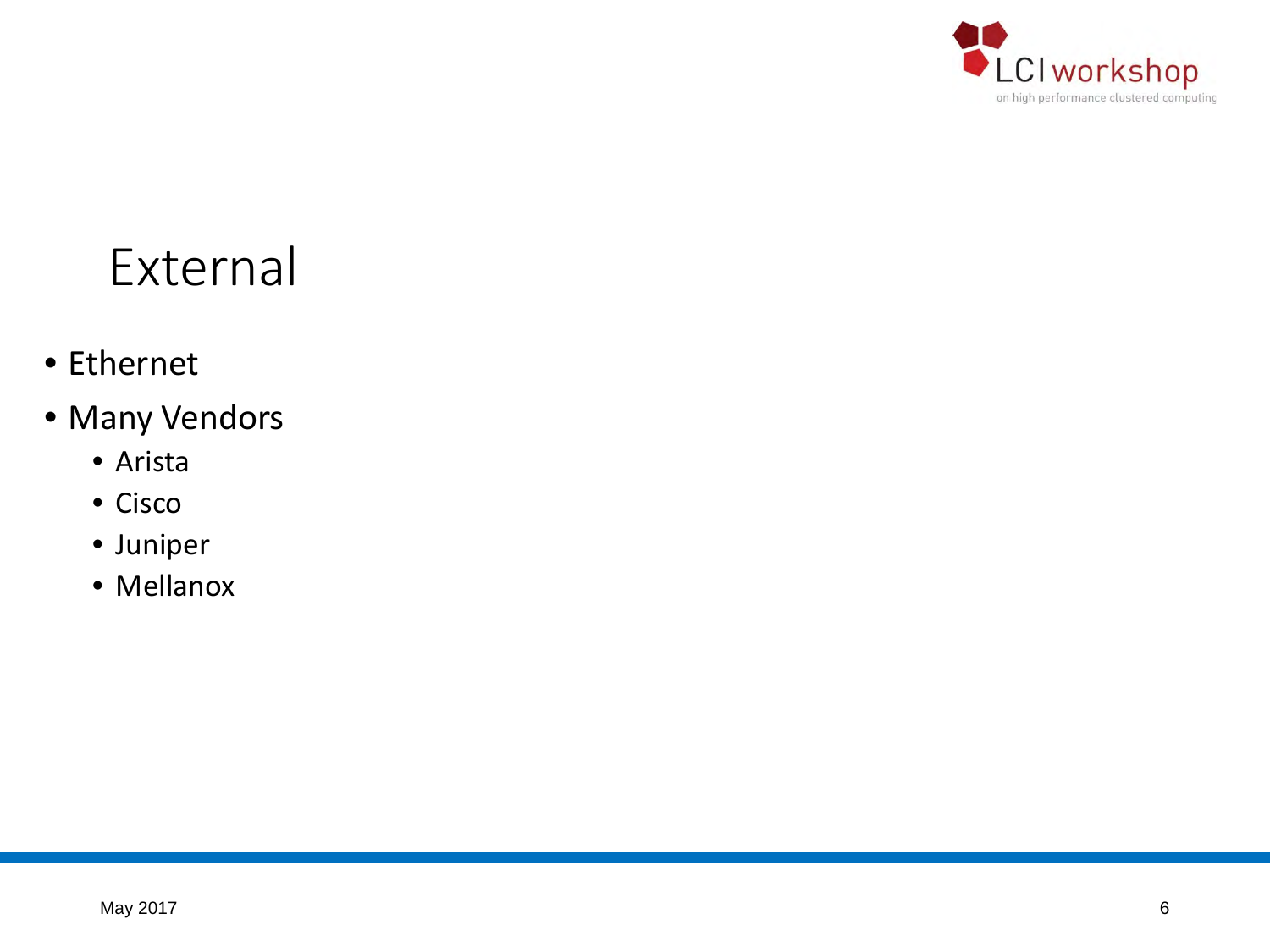

#### Interconnect

- InfiniBand
	- Mellanox
- OmniPath (Intel)
- Cray
- Ethernet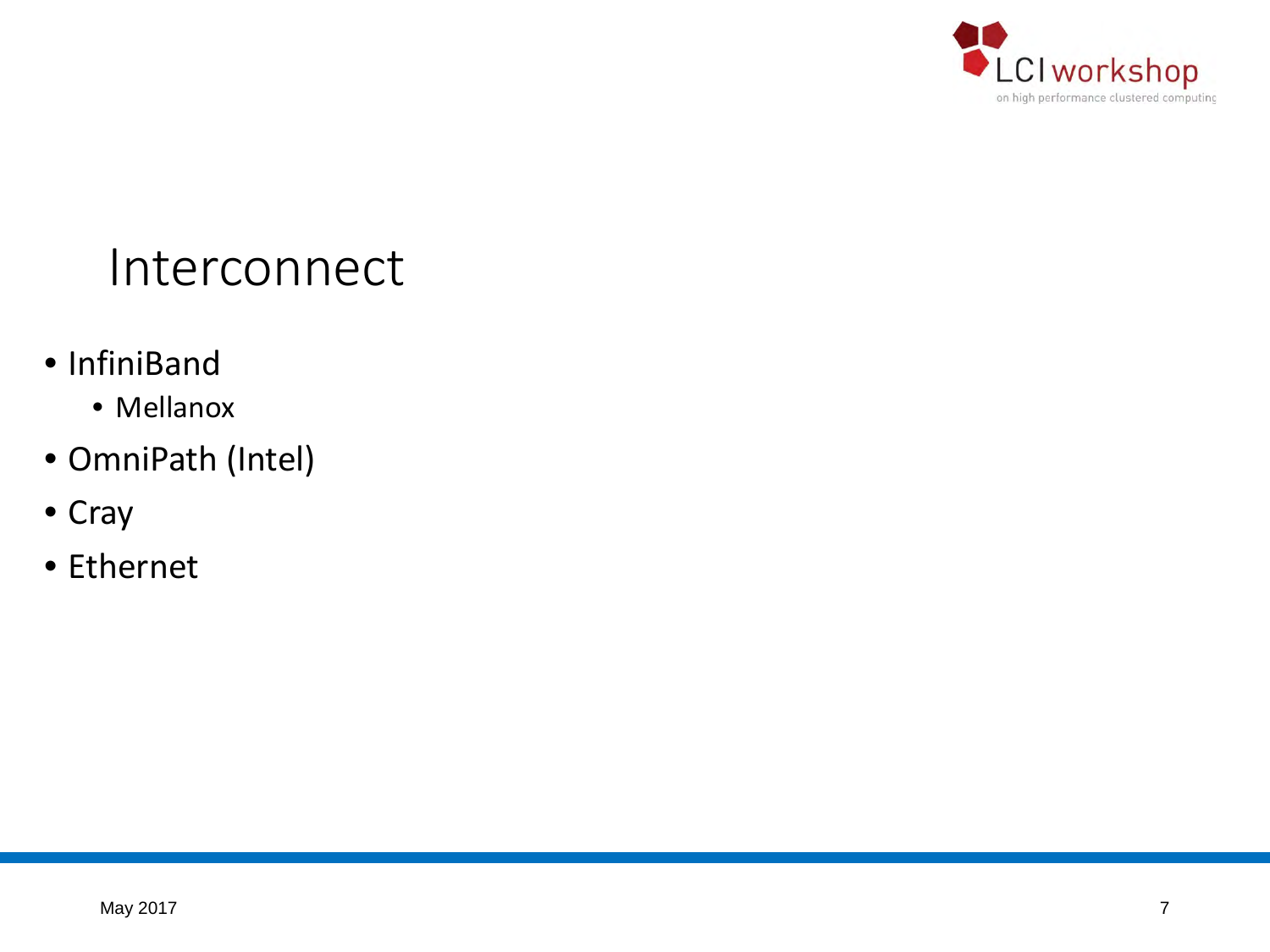

#### Management

- Cheap GigE usually good enough
- NIC may or may not be shared with Lights-out management
- Should meet the requirements of your cluster manager (xCAT, SMC, HP CMU, Bright, Cobbler/Puppet)
- VLAN support desirable for isolating insecure hardware (managed switches, IPMI, etc)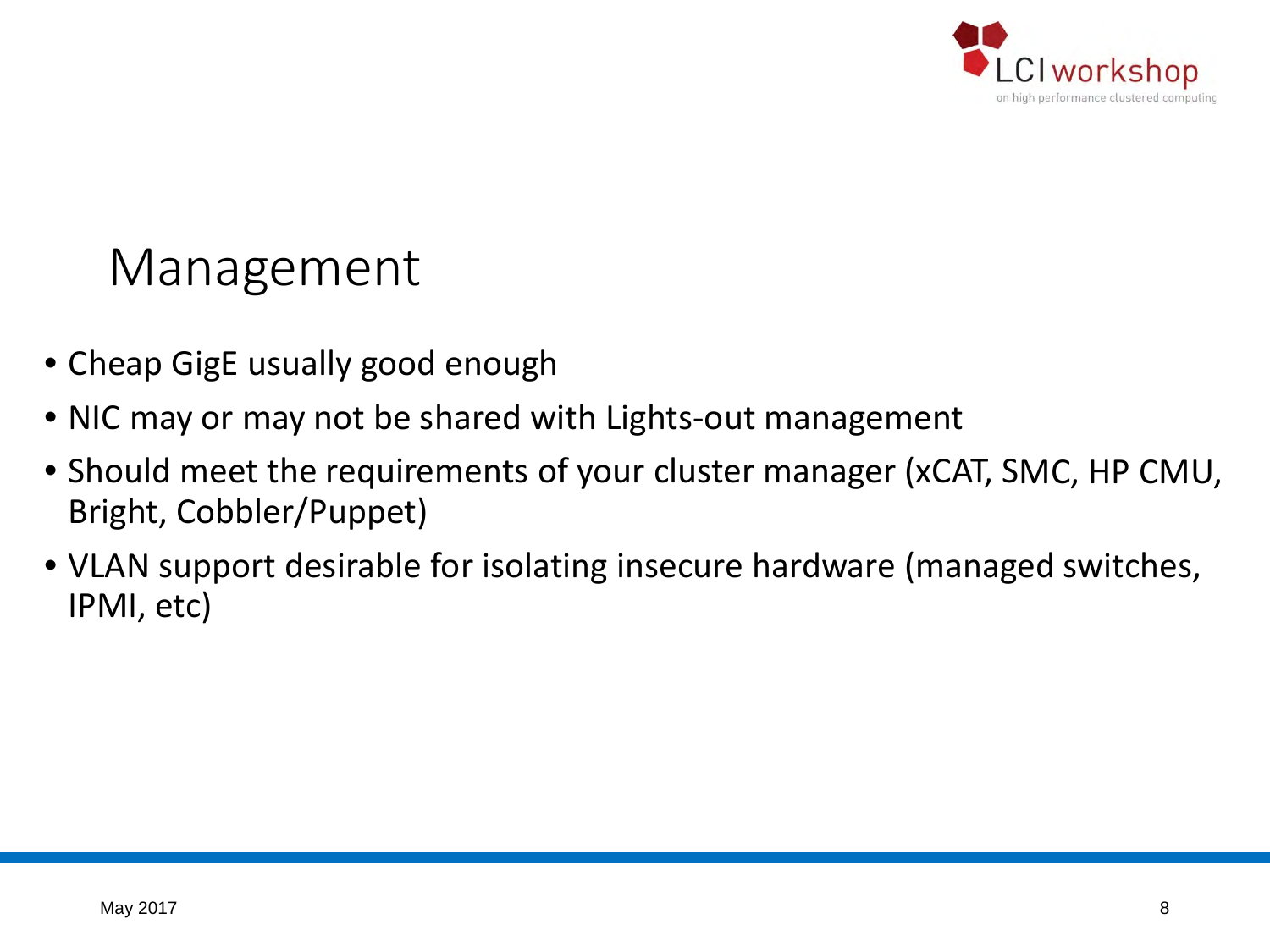

#### Software

- Network gear exists to support your software consider what you want to run before buying network hardware (or any hardware)
- MPI?
- Other middleware?
- RDMA? TCP? ...?
- LibFabrics? Verbs? PSM? Portals? ...?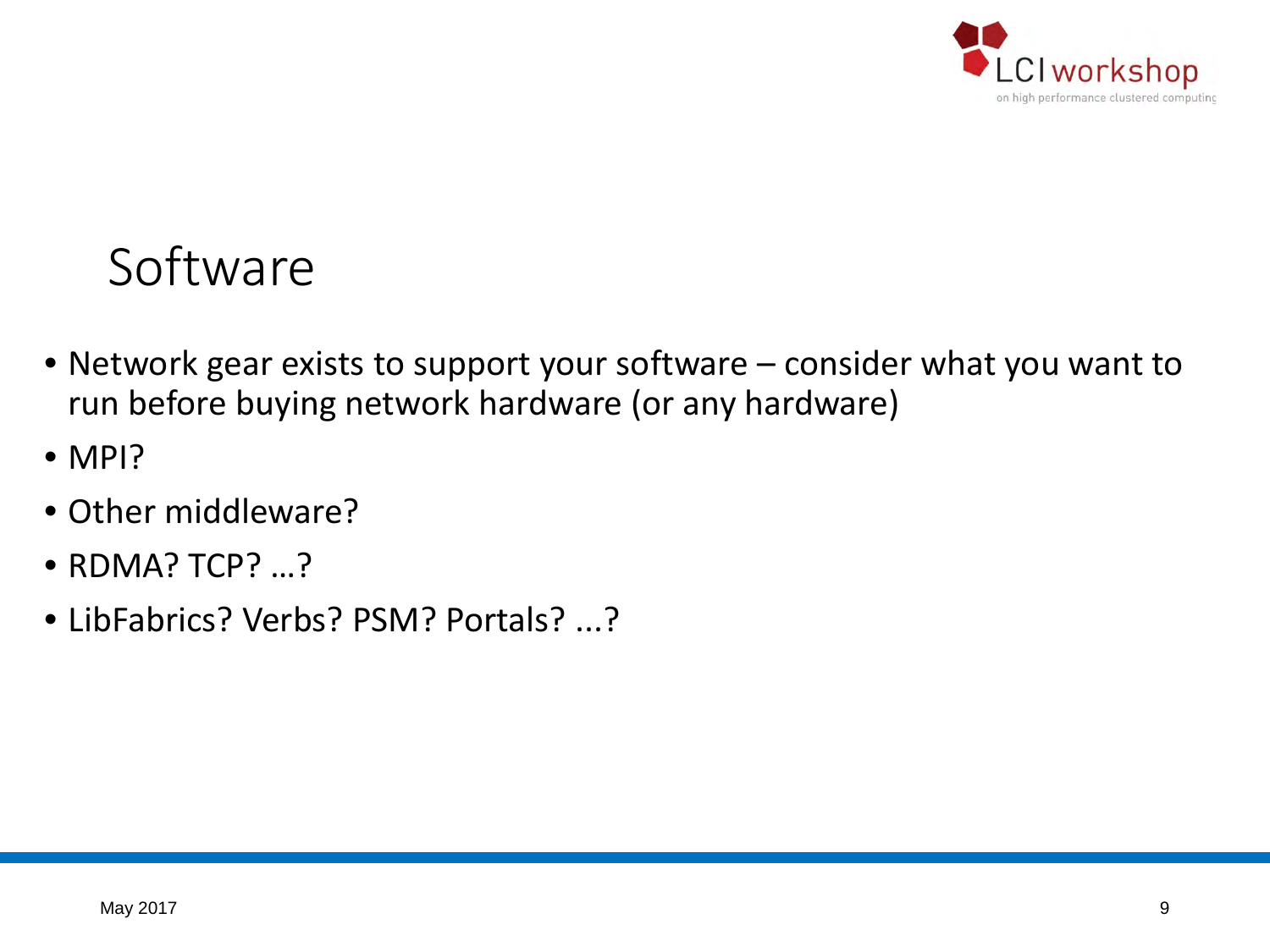

## Questions?